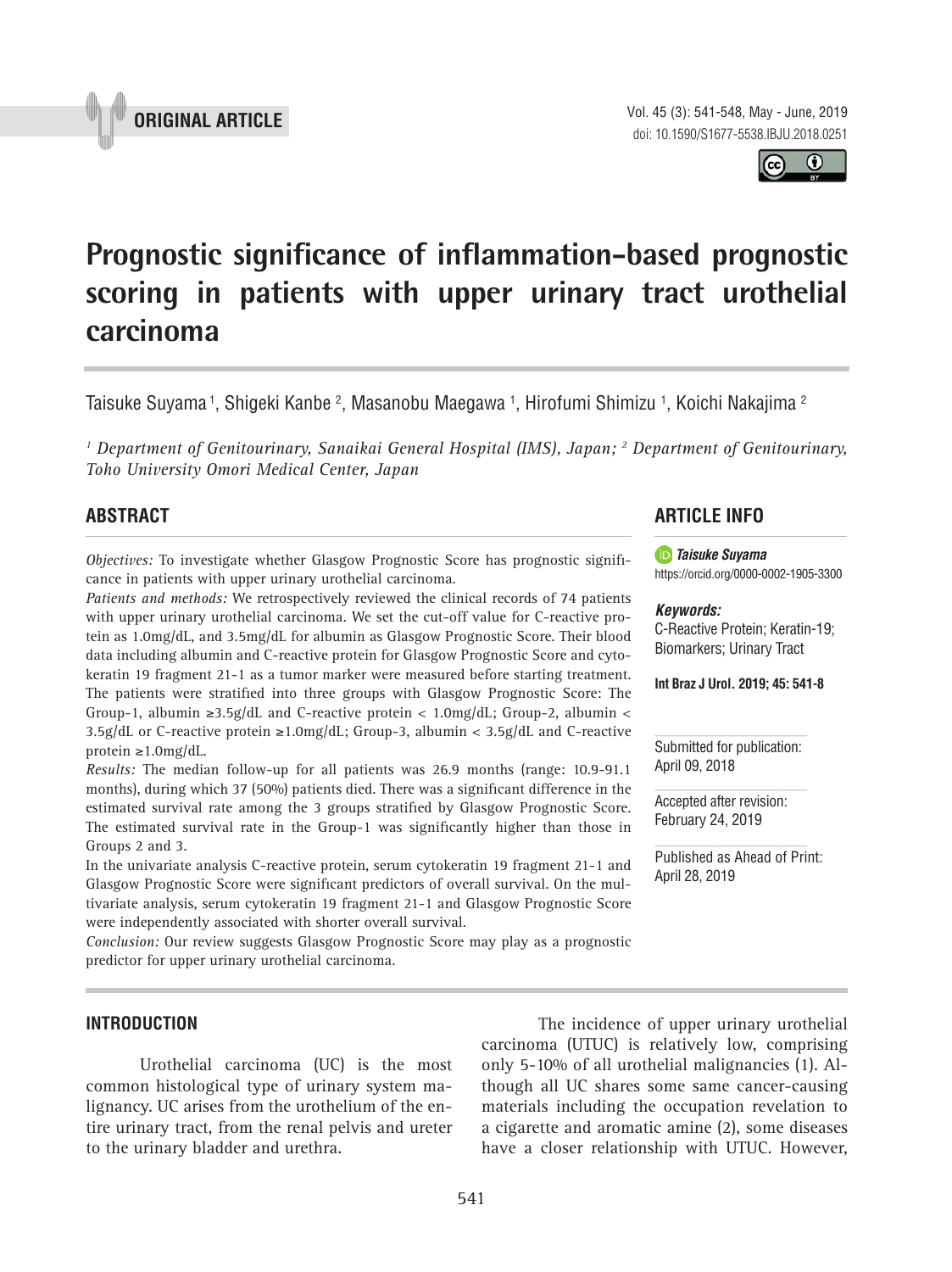the prognosis for UTUC is generally poorer than that for bladder cancer (3); clinically effective prognostic predictors with a high specificity for UTUC has not been established such as prostate specific antigen (PSA) for prostate cancer and α-fetoprotein (AFP) or human chorionic gonadotropin (hCG) for testicular tumors.

Thus, preoperative staging of UTUC is not simple, and radical nephroureterectomy (RNU) with bladder-cuff removal is traditionally considered the standard of care for localized disease (4). However, recent advances in diagnostic imaging and endoscopic armamentarium (5) have markedly enhanced the role of kidney-sparing surgery for well-selected patients in the latest European Association of Urology (EAU) guidelines (4).

Regarding convalescence, the 5-year cancer-specific survival (CSS) reaches 50% for locally muscle invasive tumors (pT2-3), but within 10% for progressive disease (pT4) (6).

Serum C-reactive protein (CRP) is well known to be synthesized by the liver in response to inflammation. Several inflammation-based scoring systems, Glasgow Prognostic Score (GPS) and neutrophil-to-lymphocyte ratio (NLR) have been reported as useful prognostic indicators of several types of malignancies in the field of surgery (7-10). GPS is based on the combination of CRP and albumin levels and helps it as a significant prognostic factor in patients with cancer, reflecting both inflammatory components and nutritional status.

Originally, the concept of GPS was created to evaluate elevated CRP concentration and the effect of low albumin on the survival rate in patients with advanced lung cancer (11).

Also, since we reported that CYFRA 21-1 could be a biomarker of UTUC before (12), we are considering adding CYFRA 21-1 also in this study.

A preoperative expectation of the prognosis in patients can play an important role in selecting the appropriate treatments. Herein, we performed a retrospective study to investigate whether GPS has prognostic significance in patients with UTUC.

A committee appointed to consider ethical issues approved this study on December 18th, 2017.

# **PATIENTS AND METHODS**

#### **Study design**

The present study targeted patients who were operated due to upper urinary tract urothelial carcinoma (UTUC) from April 1990 to January 2016 at Toho University Hospital and Sanaikai General Hospital, and diagnosed with UTUC by imaging (mostly computed tomography scan) and urine cytology. A total of 74 patients were diagnosed with UTUC.

Their blood data including albumin and CRP for GPS and cytokeratin 19 fragment 21-1 (CYFRA 21-1) as a tumor marker were measured basically two days before surgery, excluding diseases that are strongly expected to raise CRP, such as urinary tract infection.

The patients were stratified into three groups with Glasgow prognostic score (GPS): The Group-1, albumin  $\geq$  3.5g/dL and CRP < 1.0mg/dL; Group-2, albumin < 3.5g/dL or CRP  $\geq$  1.0mg/dL; Group-3, albumin < 3.5g/dL and  $CRP \geq 1.0 \text{mg/dL}.$ 

And the performance status of all target patients was 0 or 1.

## **Statistical analysis**

Data were expressed as numbers with percentage or means  $\pm$  standard deviation (SD) or medians with quartile values (25%-75%). The differences in continuous variables between the two groups were compared by unpaired t-test or Mann-Whitney test per the data distribution (normal or not). The differences in categorical variables between the two groups were investigated by Fisher's exact test. The Kaplan-Meier method was used to estimate survival distributions, and the differences between the two groups were compared using the log-rank test. The Cox proportional hazard regression model analysis was performed to identify the predictors for overall deaths following the operation of UTUC and to calculate hazard risk (HR) and 95% confidence intervals (95% CI). Univariate and multivariate Cox regression analyses were performed with and without adjustment for other variables. Because of comparisons between death and alive groups, variables of  $p < 0.1$  were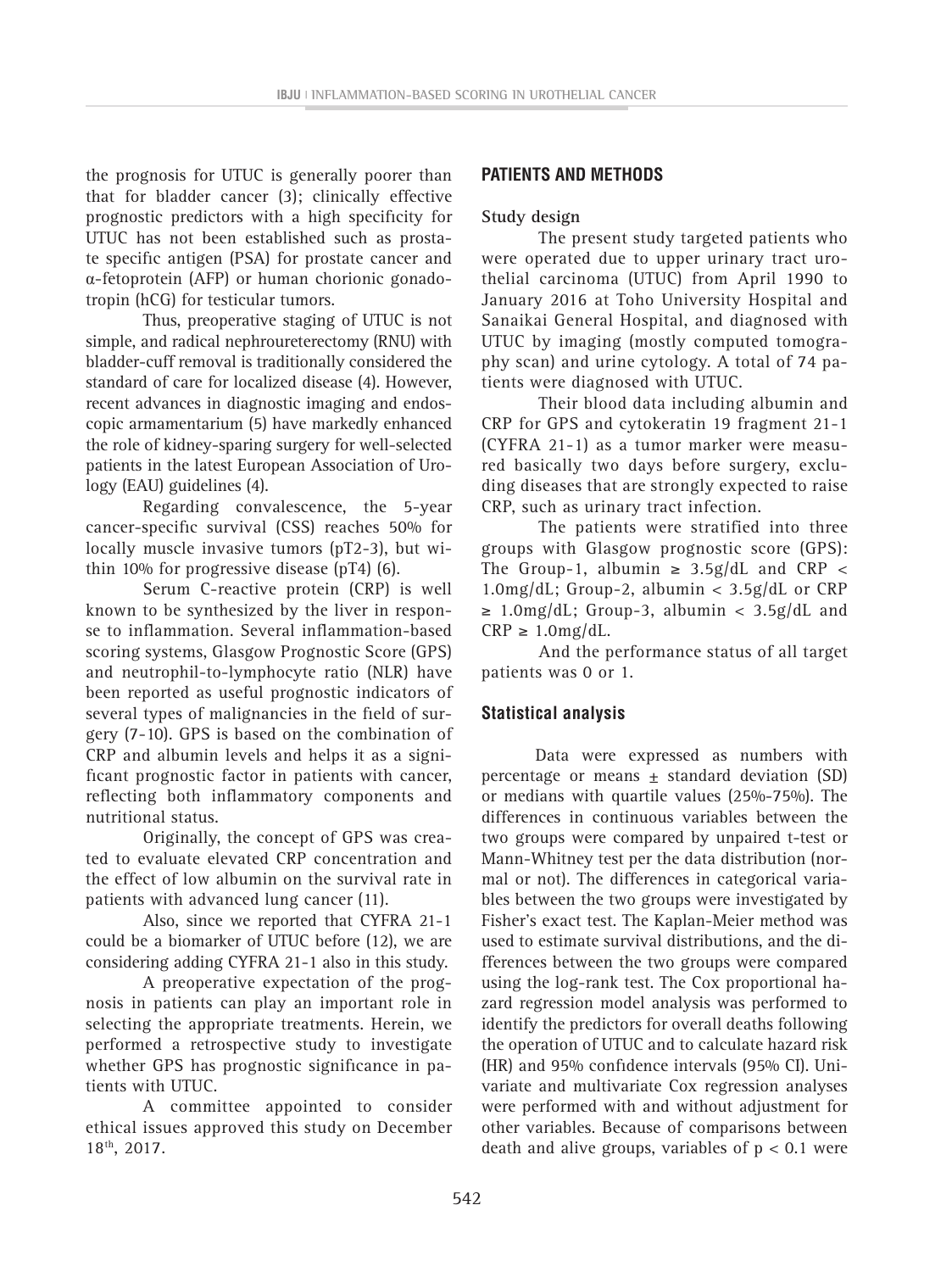selected and adopted for Cox proportional hazard regression model. In the case there were collinearity characteristics between 2 variables, either of two variables was excluded from the multiple regression model. Receiver operating characteristics (ROC) curve analysis was used to determine the cut-off value of continuous parameters as a predictor for overall death. Also, the cut-off value of the predictor of total mortality was calculated using the area under the curve (AUC) and 95% CI. All statistical analyses were performed using JMP  $(R)$  version 12.2.0, and P-values  $< 0.05$  were considered statistically significant.

#### **RESULTS**

#### **Baseline charctaeristics**

Table-1 shows characteristics of follow- -up patients with UTUC. Univariate analysis of the background factors in the groups, CRP, GPS and CYFRA 21-1 were significantly different between two groups. And CRP and CYFRA 21-1 were significantly higher in the dead group. Other factors did not significantly differ.

#### **Os associated with clinical parameters**

The median follow-up in this series was 26.9 months (range; 10.9-91.1 months), and 37 (50%) patients died during follow-up (Table-1). Figure-1 shows there was a significant difference in the estimated survival rate among the 3 groups stratified by GPS ( $p < 0.001$  as determined by the Log-rank test). The estimated survival rate in the Group-1 was significantly higher than those in the Groups-2 and 3 ( $p=0.01$  and  $p < 0.001$ , respectively, no adjustment for multiple comparison).

Table-2 shows predictors for overall death in the patients with UTUC before and after adjustment with variables as determined by Cox proportional hazard regression model analysis. In the univariate analysis CRP (HR=3.26, 95% CI: 1.64 - 6.48, p=0.001), serum CYFRA 21-1 (HR=2.01, 95% CI: 1.02 - 3.96,  $p < 0.001$ ) and GPS (HR=2.54, 95%) CI: 1.55-4.14, p < 0.001) were significant predictors of overall survival.

On the multivariate analysis, serum CYFRA 21-2 (HR=2.07, 95% CI: 1.05-4.08, p=0.03) and GPS (HR=2.28, 95% CI: 1.33-3.91, p=0.003) were independently associated with shorter overall survival.

|  |  | Table 1 - Characteristics of Follow-Up Patients with Urothelial Carcinoma. |  |  |  |  |  |  |
|--|--|----------------------------------------------------------------------------|--|--|--|--|--|--|
|--|--|----------------------------------------------------------------------------|--|--|--|--|--|--|

|                   | All cases<br>$N = 74$ | Overall Death<br>$N = 37$ | Alive<br>$N = 37$  | P values                |
|-------------------|-----------------------|---------------------------|--------------------|-------------------------|
| Age, years        | $71.7+9.2$            | $72.6 \pm 8.4$            | $70.8 + 9.9$       | 0.39 <sup>1</sup>       |
| Male              | 43 (58.0)             | 20(54.1)                  | 23(62.2)           | 0.632                   |
| BMI, $kg/m2$      | $21.2 \pm 2.6$        | $21.3 \pm 3.2$            | $21.2 \pm 2.0$     | $0.76$ <sup>1)</sup>    |
| Albumin, g/dL     | $3.98 \pm 0.45$       | $3.98 \pm 0.50$           | $3.99 \pm 0.41$    | $0.86$ <sup>1)</sup>    |
| WBC, /µL          | 7368±2330             | 7828±2437                 | 6907±02153         | 0.089 <sup>1</sup>      |
| Platelet, x103/µL | $218 + 68$            | $227 \pm 78$              | $210+55$           | $0.280$ <sup>1)</sup>   |
| <b>NLR</b>        | 4.77 [3.59-6.10]      | 4.82 [2.70-7.39]          | 4.74 [3.74-5.43]   | $0.717^{3}$             |
| CRP, mg/dL        | $0.20$ [0.10-0.70]    | $0.50$ [0.10-1.00]        | $0.10$ [0.10-0.30] | $0.002$ <sup>3)</sup>   |
| GPS, 1/2/3        | 55/15/4               | 22/11/4                   | 33/4/0             | 0.003 <sup>3</sup>      |
| CYFRA, ng/mL      | 5.97 [1.75-12.27]     | $6.13$ [3.50-30.67]       | $2.30$ [1.50-6.13] | $< 0.001$ <sup>3)</sup> |
| Follow-up, month  | 26.9 [10.9-91.1]      | 16.0 [8.8-50.3]           | 50.7 [22.7-97.0]   | 0.005 <sup>3</sup>      |

Data are expressed as means  $\pm$  standard deviation or numbers with percentage or medians [25%-75% quartile value]. P values were determined by <sup>1)</sup> unpaired t test, <sup>2)</sup> Fisher's exact test, 3) Mann-Whitney test. BMI indicates body mass index; GPS, Glasgow prognostic score (1: Albumin ≥3.5 g/dL and CRP <1.0 mg/dL, 2: Albumin <3.5 g/dL or CRP ≥1.0 mg/dL, 3: Albumin <3.5 g/dL and CRP ≥1.0 mg/dL).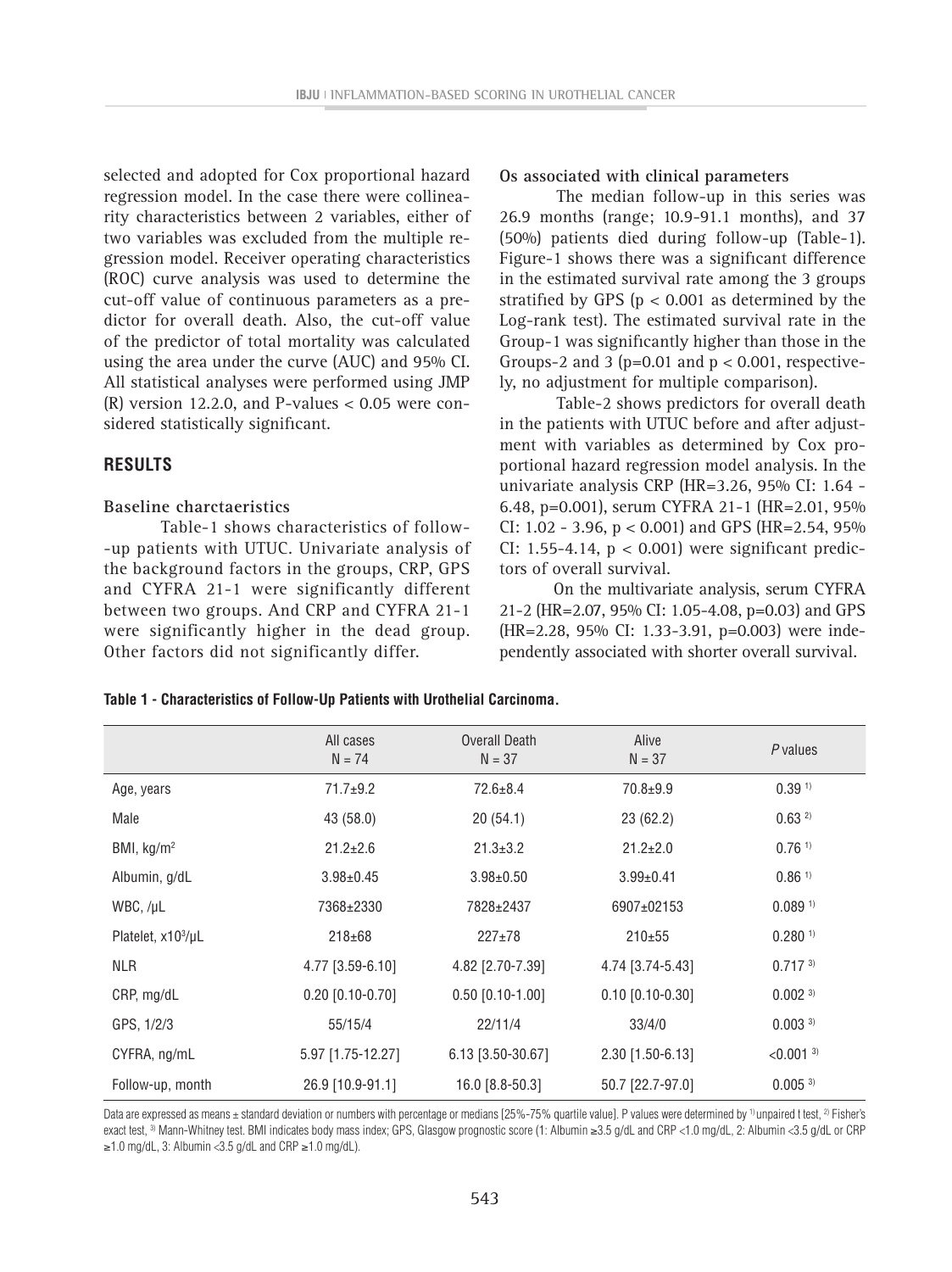

**Figure 1 - The Kaplan–Meier curves indicating overall survival rate among the 3 groups stratified by GPS.**

**Table 2 - Predictors for Overall Death in the Patients with Urothelial Carcinoma before and after Adjustment with Variables - Determined by Cox Proportional Hazard Regression Model Analysis.**

| Variables               | Univariable Analysis  |          | Multivariable Analysis |          |  |
|-------------------------|-----------------------|----------|------------------------|----------|--|
|                         | HR (95%CI)            | P values | HR (95%CI)             | P values |  |
| Age $\geq 70$ years     | $2.02(1.03 - 3.97)$   | 0.04     | $1.76(0.86 - 3.58)$    | 0.12     |  |
| Male                    | $0.85(0.45 - 1.64)$   | 0.63     | $1.14(0.58 - 2.24)$    | 0.71     |  |
| Albumin <3.5 g/dL       | $1.91(0.78 - 4.64)$   | 0.15     | <b>NA</b>              |          |  |
| $CRP \ge 1.0$ mg/dL     | $3.26(1.64 - 6.48)$   | 0.001    | <b>NA</b>              |          |  |
| CYFRA $\geq 6.0$ mg/dL* | $2.01(1.02 - 3.96)$   | < 0.001  | $2.07(1.05 - 4.08)$    | 0.03     |  |
| GPS                     | $2.54(1.55 - 4.14)$   | < 0.001  | $2.28(1.33 - 3.91)$    | 0.003    |  |
| Group 1                 | reference $(1.00)$    |          | reference $(1.00)$     |          |  |
| Group 2                 | $2.82(0.88 - 9.06)$   | 0.08     | $3.14(0.88 - 11.16)$   | 0.07     |  |
| Group 3                 | $6.68$ (2.24 - 19.93) | 0.001    | $6.18(1.85 - 20.60)$   | 0.003    |  |

HR indicates hazard risk; CI, confidence interval; NA, not apply and GPS indicates Glasgow prognostic score; 1: Albumin ≥3.5 g/dL and CRP <1.0 mg/dL, 2: Albumin <3.5 g/dL or CRP ≥1.0 mg/dL, 3: Albumin <3.5 g/dL and CRP ≥1.0 mg/dL.

\* The median value in all patients.

And the cut-off value of CRP and CYFRA 21-1 were 0.19ng/dL and 5.3ng/mL, AUC were 0.710 and 0.732, 95% CI were 0.592-0.827 and 0.618-0.846 and P-values were 0.002 and < 0.001, respectively (Figure-2).

#### **DISCUSSION**

GPS was proposed by Forrest et al., and so far, in non-small cell lung cancer (11), colon cancer (13), breast cancer (14), pancreas cancer (15),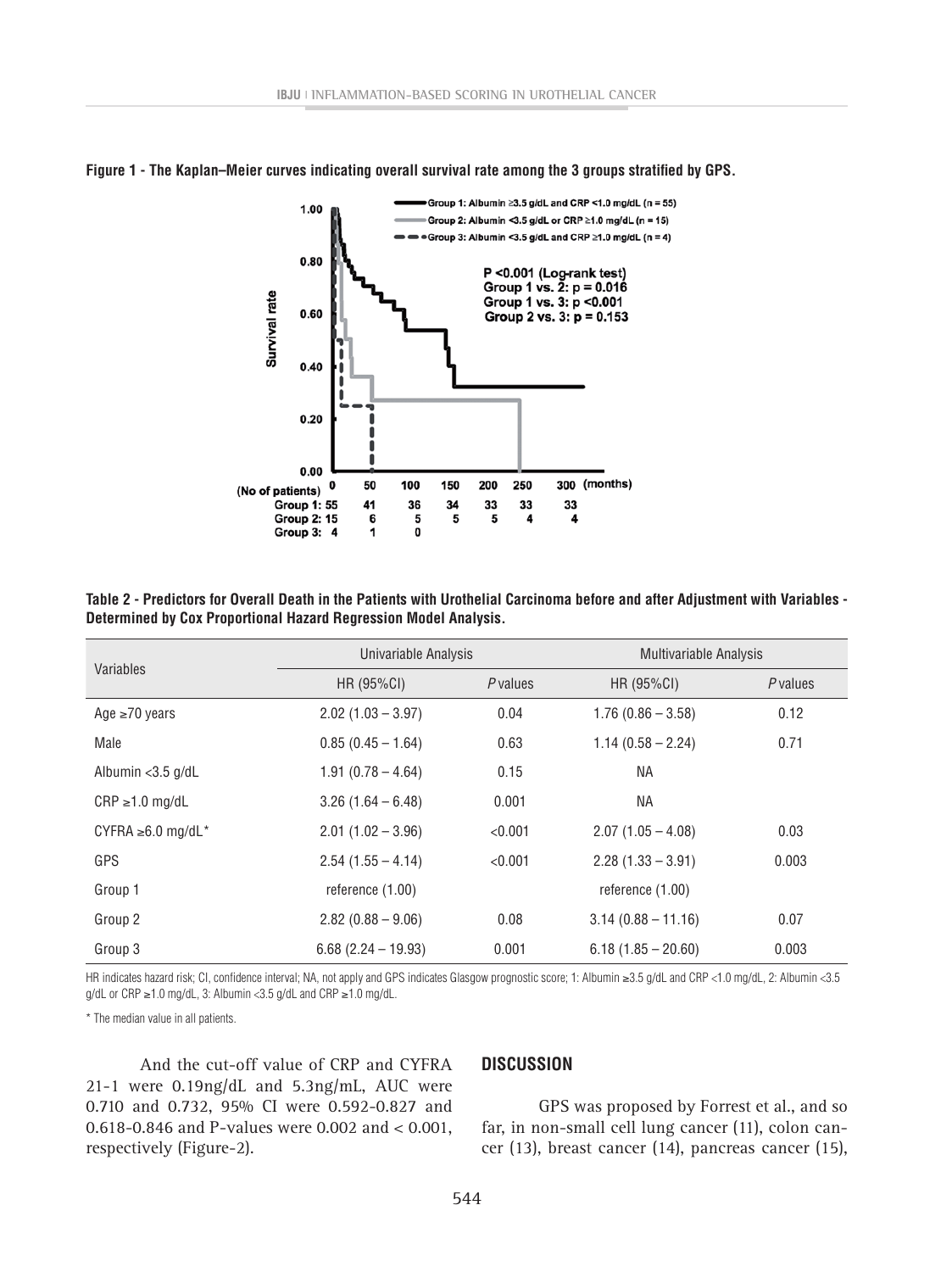

**Figure 2 - Receiver operating characteristics (ROC) curve, and the area under the curve (AUC) and 95% CI for determining the cut-off values of predictors for overall death.**



liver cancer (16), esophageal cancer (17) and it is reported to be a risk factor for long-term prognosis of various carcinomas.

Even in the urinary field, there are reports in kidney cancer (8, 18), prostate cancer (19), and bladder cancer (20).

GPS is calculated by two inspections, Albumin (Alb) and CRP which are generally measured in Japan. Therefore, it is particularly useful to evaluate easily and without using special inspection equipment. CRP is produced by interleukin (IL)-6 produced by macrophages and adipocytes, acting on hepatocytes. It is generally known that the CRP value correlates with the IL-6 concentration in the blood. It has also been found that elevated CRP in cancer patients correlates with the expression of IL-6 and IL-6 receptors in cancer cells in the absence of apparent inflammation. In other words, it is said that the grade of malignancy is high when there is a large number of IL-6 producing cells (21).

Albumin (alb) is a protein synthesized in the liver and present most in blood. Since Alb is also used as a source of amino acids, it is also used as an indicator of nutritional status. However, when inflammation is accompanied, protein production in the liver is inclined to the production of acute-phase proteins including CRP, accompanied by stress-induced hypoalbuminemia (22), which results in decreased production of Alb. Alb is used as an indicator of nutrition. However, it is pointed out that there is a problem there (23, 24). In addition, there are liver diseases such as protein-losing enteropathy and nephrotic syndrome that the production of Alb itself deteriorates. However, by correcting this with CRP in GPS, Alb increases credibility as an indicator of nutrition. Therefore, it is very useful to use not only Alb and CRP but also GPS.

Though Kim et al. reported that CRP-based prognostic scores (CRP, Glasgow Prognostic Score < GPS >, modified GPS (25) and Prognostic Index (26)) could not predict outcome in patients with UTUC in their cohort (27) and Ku et al. reported that albumin has superior prognostic value than other scores based on CRP (Glasgow prognostic score, modified Glasgow prognostic score, and prognostic index) (28), Inamoto et al. mentioned the impact of UTUC in the same way as us (29). The aim of this study was that preoperative GPS was significantly useful for prognosis evaluation in patients with UTUC.

The incidence of UTUC has increased during the past 20 years in the USA, and the prognosis for UTUC is generally poorer than that for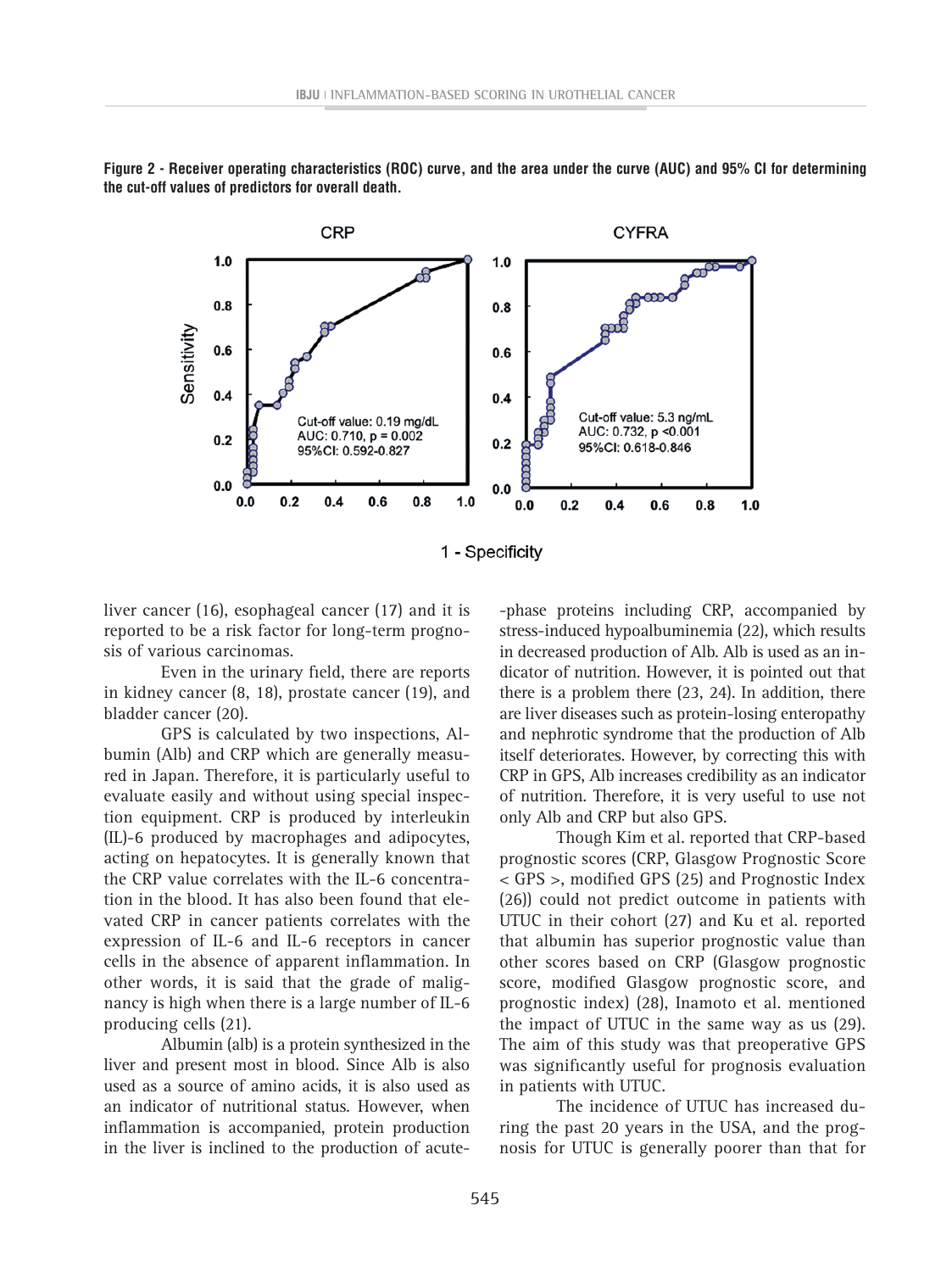bladder cancer (12). Prognostic predictors with a high specificity for UTUC are therefore needed to select the optimal treatment. In other words, it may be possible to consider adjuvant chemotherapy or other adjuvant optimal therapy with GPS as an indicator. That is what we are researching now. And at present, we consider the patient to be more carefully observed when considering GPS. However, clinically effective prognostic predictors have not yet been established as for other cancers, such as PSA for prostate cancer and AFP or hCG for testicular tumors. The reported prognostic predictors for UTUC include histopathological T stage, histopathological grade, tumor location, LNI, lymphovascular invasion (LVI) and surgical procedures. However, all of these are postoperative factors. Urinary levels of nuclear matrix protein 22 (NMP22), bladder tumor antigen (BTA) and urine CYFRA 21-1 have been investigated along with TPA, TPS and other substances (30), but the urinary levels are known to increase in the presence of urinary tract infection, making them unreliable as prognostic predictors. Thus, the only reliable preoperative prognostic predictor reported to date is serum CRP and serum CYFRA 21-1 (12). There were only 74 cases in total, and to the number of predictors put in the regression model because of the limitation, lymphovascular invasion, surgical procedures, T stage, grade, tumor location etc. were not included as predictors in this study.

In this study, ROC analysis, AUC and 95% CI were calculated, the cut-off value of CRP was 1.0mg/dL, and the cut-off value of CYFRA 21-1 was 6.0ng/mL.

Each of age  $(p=0.04)$ , CRP  $(p=0.001)$ , CYFRA 21-1 ( $p < 0.001$ ) and GPS ( $p < 0.001$ ) were statistically correlated with overall survival rates.

It is also attractive if GPS can also play the role of biomarker, which directly affects the disease state and volume of the tumor. In this study, overall survival is regarded as an endpoint, but we plan to examine the relationship with progression free survival.

In conclusion, our study demonstrated that GPS serves as an independent prognostic indicator for UTUC. This shows that treatment of UTUC may be able to select optimal treatment including kidney-sparing surgery. However, since there were

only 4 cases in Group-3, there is a possibility that the analysis result may be influenced.

#### **STUDY LIMITATIONS**

The present study is not without limitations. In this study, we analyzed all patients who were submitted to surgery in 26 years. Though total number of cases was 74, and 50% of the patients died, it should be analyzed with more increasing cases.

The authors have no conflicts of interest directly relevant to the content of this article.

## **ABBREVIATIONS**

- **CRP =** C-REACTIVE PROTEIN **CYFRA 21-1 =** Cytokeratin-19 **GPS =** GLASGOW PROGNOSTIC SCORE **UTUC =** UPPER URINARY TRACT UROTHELIAL CARCINOMA **UC =** Urothelial carcinoma **PSA =** prostate specific antigen **AFP =** α-fetoprotein **hCG =** human chorionic gonadotropin **RNU =** nephroureterectomy **CSS =** cancer-specific survival **NLR =** neutrophil-to-lymphocyte ratio **SD =** standard deviation **95% CI** = 95% confidence intervals **ROC =** Receiver operating characteristics **AUC =** area under the curve **Alb =** Albumin **IL =** interleukin **LVI =** lymphovascular invasion **NMP22 =** nuclear matrix protein 22 **BTA =** bladder tumor antigen
- **WBC =** white blood cell

#### **ACKNOWLEDGEMENTS**

The authors would like to thank T. Kaji for statistical advice and Y. Mitsui for useful discussions.

### **CONFLICT OF INTEREST**

None declared.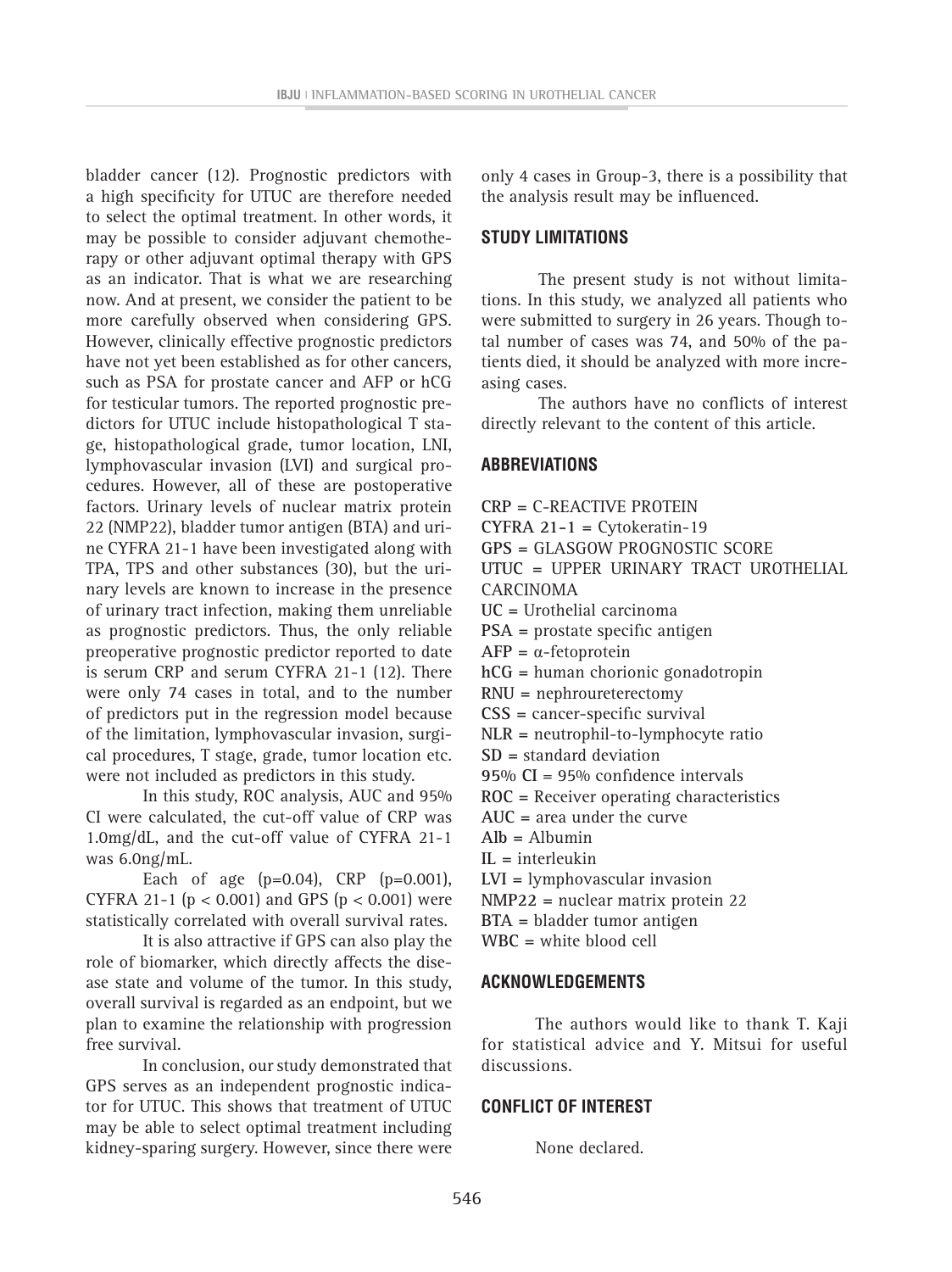# **REFERENCES**

- 1. Siegel RL, Miller KD, Jemal A. Cancer statistics, 2015. CA Cancer J Clin. 2015;65:5-29.
- 2. Shinka T, Miyai M, Sawada Y, Inagaki T, Okawa T. Factors affecting the occurrence of urothelial tumors in dye workers exposed to aromatic amines. Int J Urol. 1995;2:243-8.
- 3. Saito K, Kawakami S, Fujii Y, Sakura M, Masuda H, Kihara K. Lymphovascular invasion is independently associated with poor prognosis in patients with localized upper urinary tract urothelial carcinoma treated surgically. J Urol. 2007;178:2291-6.
- 4. Rouprêt M, Babjuk M, Compérat E, Zigeuner R, Sylvester RJ, Burger M, et al. European Association of Urology Guidelines on Upper Urinary Tract Urothelial Cell Carcinoma: 2015 Update. Eur Urol. 2015;68:868-79.
- 5. Audenet F, Traxer O, Yates DR, Cussenot O, Rouprêt M. Potential role of photodynamic techniques combined with new generation flexible ureterorenoscopes and molecular markers for the management of urothelial carcinoma of the upper urinary tract. BJU Int. 2012;109:608-13.
- 6. Lughezzani G, Burger M, Margulis V, Matin SF, Novara G, Roupret M, et al. Prognostic factors in upper urinary tract urothelial carcinomas: a comprehensive review of the current literature. Eur Urol. 2012;62:100-14.
- 7. Vashist YK, Loos J, Dedow J, Tachezy M, Uzunoglu G, Kutup A, et al. Glasgow Prognostic Score is a predictor of perioperative and long-term outcome in patients with only surgically treated esophageal cancer. Ann Surg Oncol. 2011;18:1130-8.
- 8. Ramsey S, Lamb GW, Aitchison M, Graham J, McMillan DC. Evaluation of an inflammation-based prognostic score in patients with metastatic renal cancer. Cancer. 2007;109:205- 12.
- 9. Yuksel OH, Akan S, Urkmez A, Yildirim C, Sahin A, Verit A. Preoperative Glasgow prognostic score as a predictor of primary bladder cancer recurrence. Mol Clin Oncol. 2016;5:201-6.
- 10. Mano Y, Shirabe K, Yamashita Y, Harimoto N, Tsujita E, Takeishi K, et al. Preoperative neutrophil-to-lymphocyte ratio is a predictor of survival after hepatectomy for hepatocellular carcinoma: a retrospective analysis. Ann Surg. 2013;258:301-5.
- 11. Forrest LM, McMillan DC, McArdle CS, Angerson WJ, Dunlop DJ. Evaluation of cumulative prognostic scores based on the systemic inflammatory response in patients with inoperable non-small-cell lung cancer. Br J Cancer. 2003;89:1028-30.
- 12. Suyama T, Nakajima K, Kanbe S, Tanaka N, Hara H, Ishii N. Prognostic significance of preoperative serum CYFRA 21-1 in patients with upper urinary tract urothelial carcinoma. Int J Urol. 2011;18:43-7.
- 13. Read JA, Choy ST, Beale PJ, Clarke SJ. Evaluation of nutritional and inflammatory status of advanced colorectal cancer patients and its correlation with survival. Nutr Cancer. 2006;55:78-85.
- 14. Al Murri AM, Bartlett JM, Canney PA, Doughty JC, Wilson C, McMillan DC. Evaluation of an inflammation-based prognostic score (GPS) in patients with metastatic breast cancer. Br J Cancer. 2006;94:227-30.
- 15. Glen P, Jamieson NB, McMillan DC, Carter R, Imrie CW, McKay CJ. Evaluation of an inflammation-based prognostic score in patients with inoperable pancreatic cancer. Pancreatology. 2006;6:450-3.
- 16. Fujiwara Y, Shiba H, Furukawa K, Iida T, Haruki K, Gocho T, et al. Glasgow prognostic score is related to blood transfusion requirements and post-operative complications in hepatic resection for hepatocellular carcinoma. Anticancer Res. 2010;30:5129-36.
- 17. Kobayashi T, Teruya M, Kishiki T, Kaneko S, Endo D, Takenaka Y, et al. Inflammation-based prognostic score and number of lymph node metastases are independent prognostic factors in esophageal squamous cell carcinoma. Dig Surg. 2010;27:232-7.
- 18. Lamb GW, Aitchison M, Ramsey S, Housley SL, McMillan DC. Clinical utility of the Glasgow Prognostic Score in patients undergoing curative nephrectomy for renal clear cell cancer: basis of new prognostic scoring systems. Br J Cancer. 2012;106:279-83.
- 19. Shafique K, Proctor MJ, McMillan DC, Leung H, Smith K, Sloan B, et al. The modified Glasgow prognostic score in prostate cancer: results from a retrospective clinical series of 744 patients. BMC Cancer. 2013;13:292.
- 20. Ferro M, De Cobelli O, Buonerba C, Di Lorenzo G, Capece M, Bruzzese D, et al. Modified Glasgow Prognostic Score is Associated With Risk of Recurrence in Bladder Cancer Patients After Radical Cystectomy: A Multicenter Experience. Medicine (Baltimore). 2015;94:e1861.
- 21. Kinoshita T, Ito H, Miki C. Serum interleukin-6 level reflects the tumor proliferative activity in patients with colorectal carcinoma. Cancer. 1999;85:2526-31.
- 22. Guidelines for the use of parenteral and enteral nutrition in adult and pediatric patients. JPEN J Parenter Enteral Nutr. 2002;26(1 Suppl):1SA-138SA. Erratum in: JPEN J Parenter Enteral Nutr 2002;26:144.